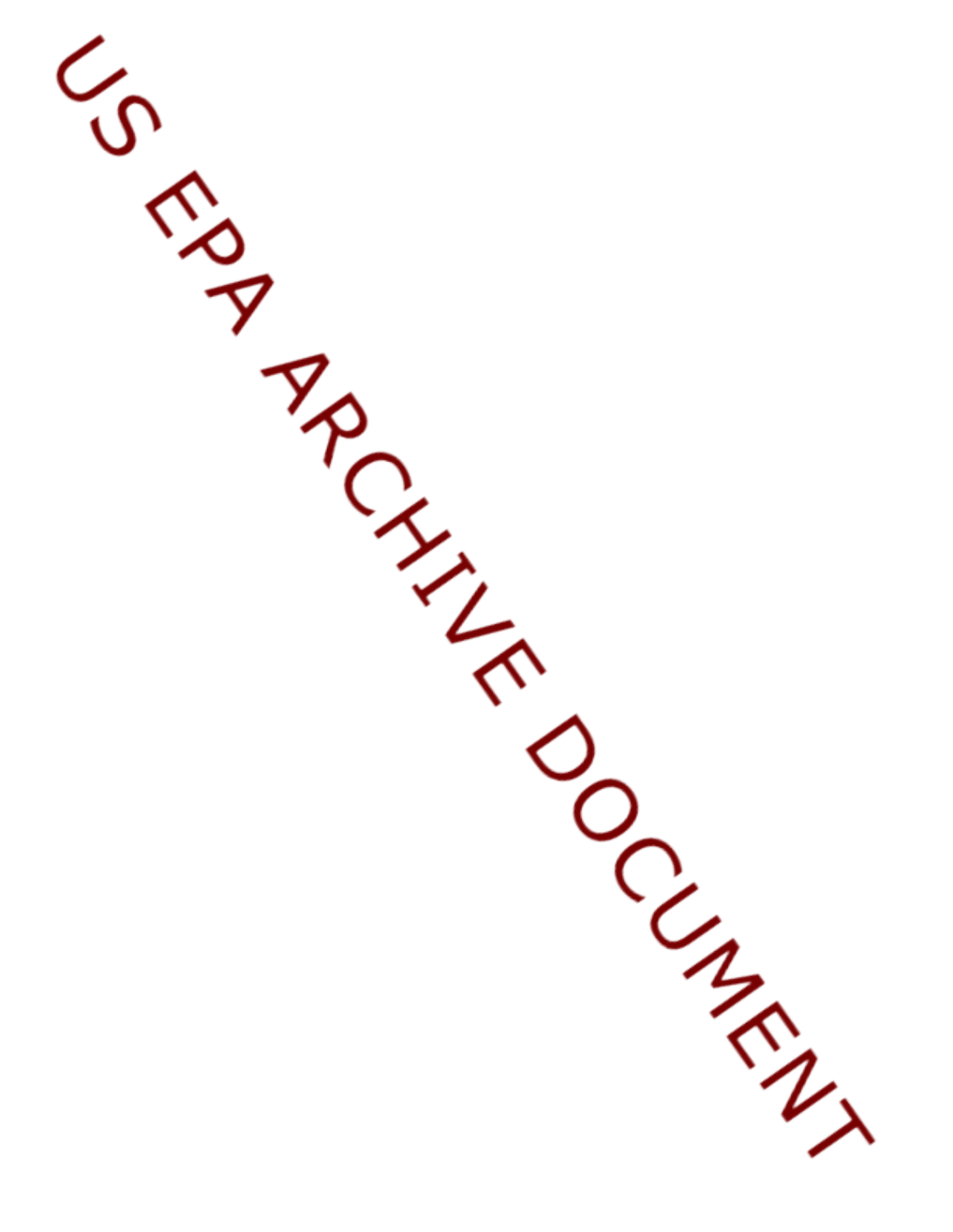# **Consumer Factsheet on: CARBON TETRACHLORIDE**

## [List of Contaminants](http://www.epa.gov/safewater/hfacts.html)

 As part of the Drinking Water and Health pages, this fact sheet is part of a larger publication: **National Primary Drinking Water Regulations** 

 States Environmental Protection Agency (EPA). This is a factsheet about a chemical that may be found in some public or private drinking water supplies. It may cause health problems if found in amounts greater than the health standard set by the United

## **What is Carbon Tetrachloride and how is it used?**

 of it is used to make chlorofluorocarbon propellants and refrigerants, though this has been declining Carbon tetrachloride is a clear heavy organic liquid with a sweet aromatic odor similar to chloroform. Most steadily. Other uses have included: as dry cleaning agent and fire extinguisher, in making nylon, as a solvent for rubber cement, soaps, insecticides, etc.

 The list of trade names given below may help you find out whether you are using this chemical at home or work.

## **Trade Names and Synonyms:**

Perchloromethane Methane tetrachloride Benzinoform Univerm **Necatorina** Facsiolin Flukoids R10 (refrigerant) **Tetraform Tetrasol** Freon 10 Halon 104

#### **Why is Carbon Tetrachloride being Regulated?**

 based solely on possible health risks and exposure, are called Maximum Contaminant Level Goals. In 1974, Congress passed the Safe Drinking Water Act. This law requires EPA to determine safe levels of chemicals in drinking water which do or may cause health problems. These non-enforceable levels,

 would not cause any of the potential health problems described below. The MCLG for carbon tetrachloride has been set at zero because EPA believes this level of protection

 Based on this MCLG, EPA has set an enforceable standard called a Maximum Contaminant Level (MCL). MCLs are set as close to the MCLGs as possible, considering the ability of public water systems to detect and remove contaminants using suitable treatment technologies.

 contaminant should it occur in drinking water. The MCL has been set at 5 part per billion (ppb) because EPA believes, given present technology and resources, this is the lowest level to which water systems can reasonably be required to remove this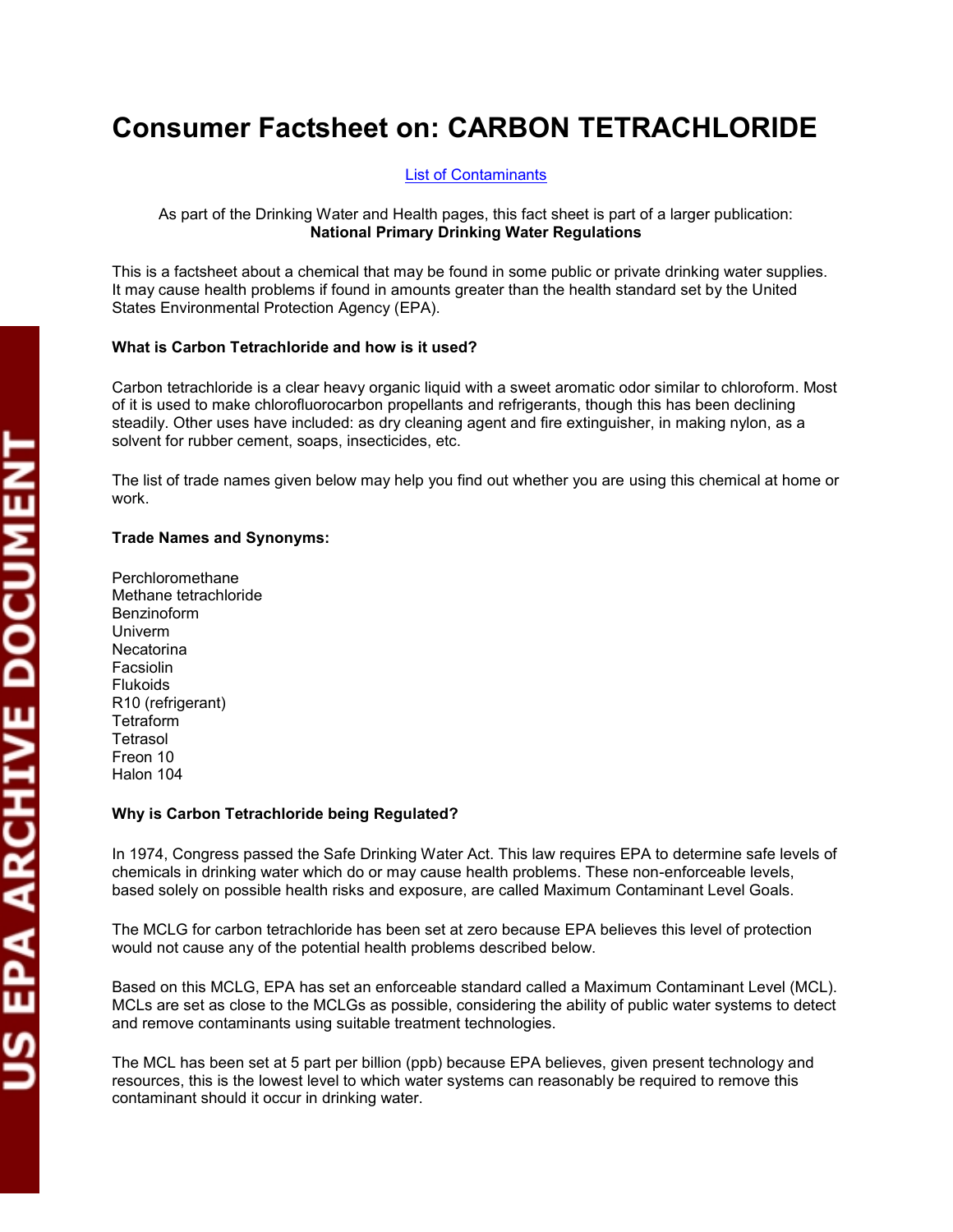These drinking water standards and the regulations for ensuring these standards are met, are called National Primary Drinking Water Regulations. All public water supplies must abide by these regulations.

## **What are the Health Effects?**

 people are exposed to it at levels above the MCL for relatively short periods of time: liver, kidney and lung Short-term: EPA has found carbon tetrachloride to potentially cause the following health effects when damage.

 Long-term: Carbon tetrachloride has the potential to cause the following effects from a lifetime exposure at levels above the MCL: liver damage; cancer.

## **How much Carbon Tetrachloride is produced and released to the environment?**

 according to the Toxic Release Inventory, carbon tetrachloride releases to water and land totalled nearly Production of carbon tetrachloride in 1988 was 761 million lbs Carbon tetrachloride is released to land and water from landfills, in wastewater from industries, from agricultural activities. From 1987 to 1993, 76,000 lbs. These releases were primarily from chemical manufacturing industries. The largest releases occurred in Texas.

## **What happens to Carbon Tetrachloride when it is released to the environment?**

 leach into ground water. It has a low potential to accumulate in aquatic life. Carbon tetrachloride evaporates quickly from surface waters and soil. It does not bind to soil and may

## **How will Carbon Tetrachloride be Detected in and Removed from My Drinking Water?**

 carbon tetrachloride is present above 0.5 ppb. If it is present above this level, the system must continue to monitor this contaminant. The regulation for carbon tetrachloride became effective in 1989. Between 1993 and 1995, EPA required your water supplier to collect water samples every 3 months for one year and analyze them to find out if

If contaminant levels are found to be consistently above the MCL, your water supplier must take steps to reduce the amount of carbon tetrachloride so that it is consistently below that level. The following treatment methods have been approved by EPA for removing carbon tetrachloride : Granular activated charcoal in combination with Packed tower aeration.

#### **How will I know if Carbon Tetrachloride is in my drinking water?**

 If the levels of carbon tetrachloride exceed the MCL, 5 ppb, the system must notify the public via newspapers, radio, TV and other means. Additional actions, such as providing alternative drinking water supplies, may be required to prevent serious risks to public health.

#### **Drinking Water Standards:**

Mclg: zero

Mclg: zero<br>Mcl: 5 ppb

#### **Carbon Tetrachloride Releases to Water and Land, 1987 to 1993 (in pounds):**